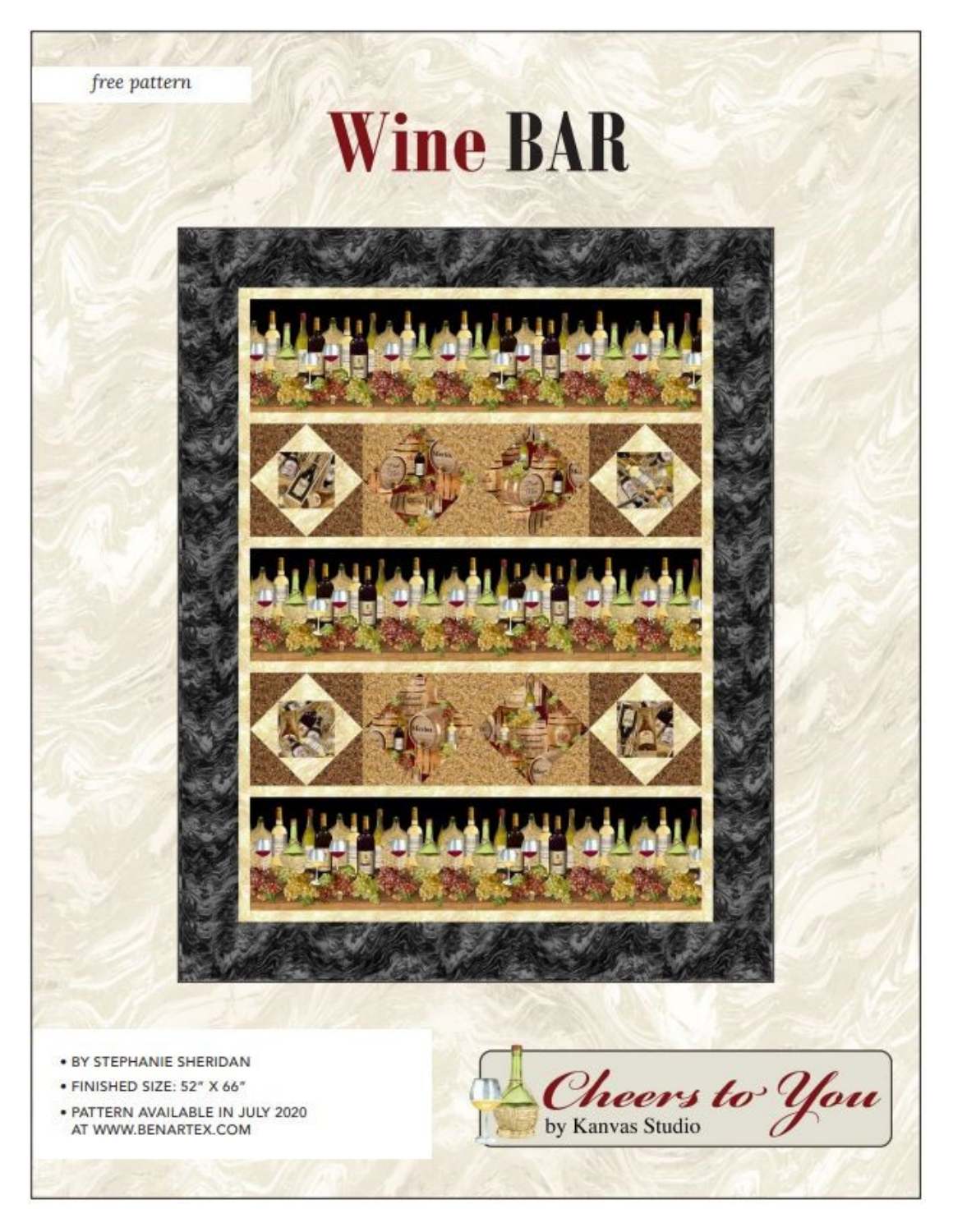### **CUTTING INSTRUCTIONS**

*WOF = Width of fabric | LOF = Length of Fabric / HST = Half Square Triangle / QST = Quarter Square Triangle \*Sew strips via short ends, then subcut as indicated in pattern*

|  |   | <b>WINE TASTING</b><br>9785-12<br>Black   | $1 - 1/4$<br>YD | Fussy cut from LOF<br>$(3)$ 10-1/2" X 40-1/2"<br>strips                             |  | <b>WINE CELLAR</b><br>E 9792-07<br>Natural | $1/4$ YD        | Fussy cut:<br>$(4)$ 5-1/2" squares                                                    |
|--|---|-------------------------------------------|-----------------|-------------------------------------------------------------------------------------|--|--------------------------------------------|-----------------|---------------------------------------------------------------------------------------|
|  | в | <b>CORK TEXTURE</b><br>9789-07<br>Natural |                 | (3) 5-1/2" X WOF strips,<br>1/2 YD subcut (16) 5-1/2"<br>squares                    |  | <b>MARBLE SPLASH</b><br><b>F</b> 9794-07   | $2/3$ YD        | $(1)$ 6-1/4" X WOF strip,<br>subcut $(4)$ 6-1/4" squares<br>cross cut twice to create |
|  |   | <b>CORK TEXTURE</b><br>C 9789-88          | $1/2$ YD        | $(2)$ 6" X WOF strips, sub-<br>cut (8) 6" squares cross-<br>cut once to create (16) |  | Straw                                      |                 | $(16)$ QST<br>(10) 1-1/2" X WOF strips<br>*, QUILT ROWS & BORDER                      |
|  |   | Sepia                                     |                 | <b>HST</b>                                                                          |  |                                            |                 | $(6)$ 5-1/2" X WOF strips $*$ ,                                                       |
|  | D | <b>WINERY</b><br>9791-07<br>Natural       | $3/4$ YD        | Fussy cut:<br>$(4)$ 10-1/2" squares                                                 |  | <b>MARBLE SPLASH</b><br>G 9794-12<br>Onyx  | $1 - 1/2$<br>YD | <b>BORDER</b><br>(7) 2-1/4" X WOF strips,<br><b>BINDING</b>                           |

*1a*

#### **BLOCK ASSEMBLY:** *Refer to BLOCK DIAGRAMS*

#### **BLOCK 1:**

- 1. Find the center of (1) **F** QST and one side of (1) **E** 5-1/2" square. Place right sides together, lining up centers, pin, then sew and press. Repeat on remaining (3) sides to make **BLOCK CENTER**. *.* **F QST AL UNIT**
- 2. As in Step 1, sew (4) **C** HSTs to the **BLOCK CENTER** to complete **BLOCK 1**. Square to 10-1/2", being careful to leave 1/4" seam allowance beyond the points of the **F** QSTs, make (4).

#### **BLOCK 2**:

3. Draw diagonal line on the wrong side of (16) **B** squares. Place (1) **B** square right sides together in top left corner of (1) **D** square, then sew on diagonal line. Trim excess fabric on the reverse side to 1/4". Press **B** corner open towards the **D** corner. Repeat on remaining 3 corners of **D** square to complete **BLOCK 2.** Square to 10-1/2", make (4).

# **QUILT ASSEMBLY:** *Refer to QUILT DIAGRAM for proper block placement and rotation.*

4. Sew blocks together into rows for ROWS 3 & 7, then sew rows together.

> ROWS 1, 5 & 9: **A** 10-1/2" X 40-1/2" strip ROWS 2, 4, 6 & 8: **F** 1-1/2" X 40-1/2" strip ROWS 3 & 7: **BLOCK 1** - **BLOCK 2** - **BLOCK 2** - **BLOCK 1**

# **BORDER ASSEMBLY:** *Measure width and length of quilt top to ensure border cutting sizes. Below are our measurements*

- 5. Sew (1) **F** 1-1/2" X (54-1/2") strip to each side of quilt, then sew (1) **F** 2-1/2" X (42-1/2") strip to top and bottom of quilt.
- 6. Sew (1) **G** 5-1/2" X (56-1/2") strip to each side of quilt, then sew (1) **G** 5-1/2" X (52-1/2") strip to top and bottom of quilt.



*1b*

**E**

 $1c \leftarrow$  1d

**BLOCK DIAGRAMS**





**2 CHST CHST** 

**C HST C HST**